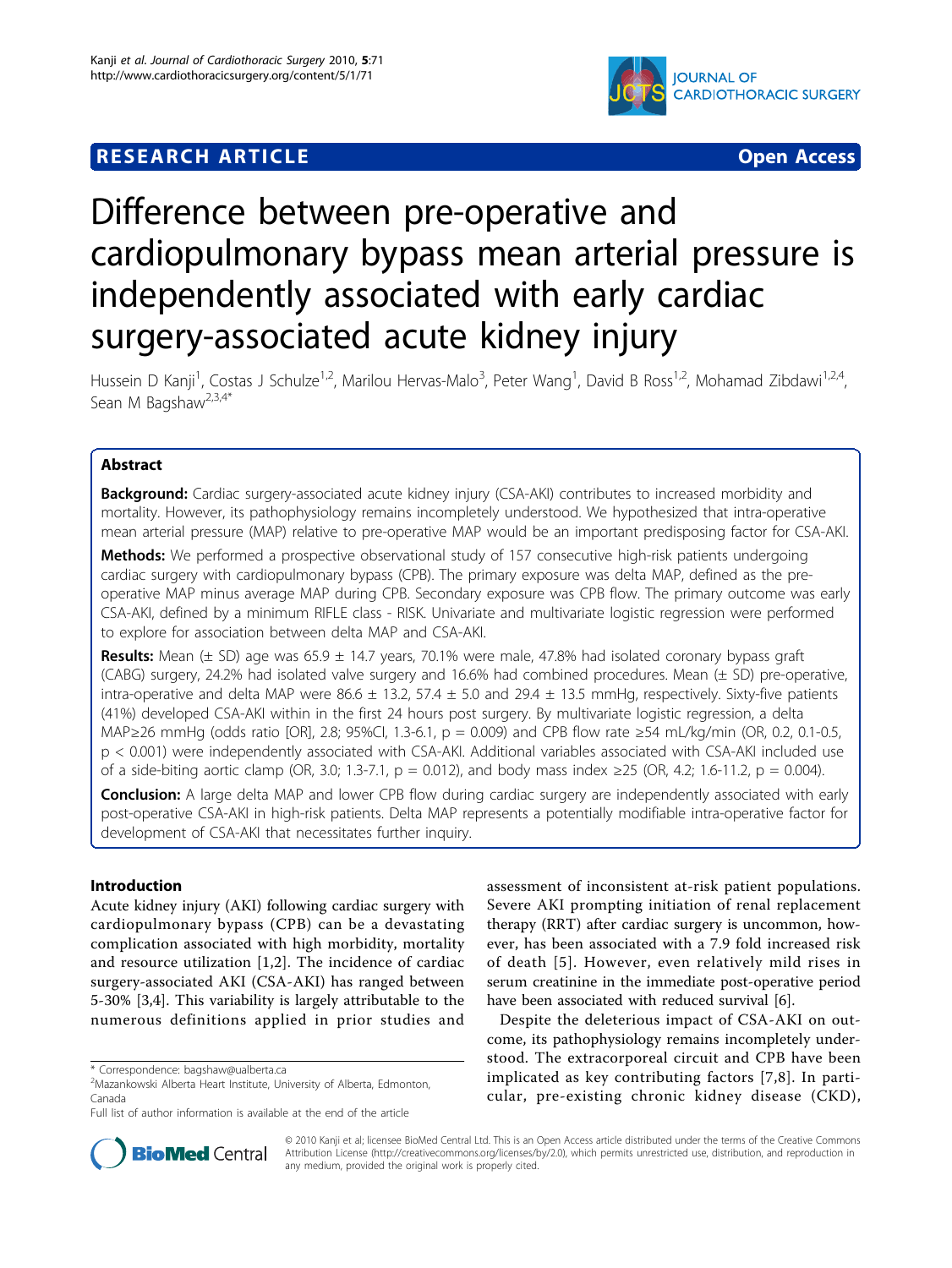prolonged aortic cross clamp and CBP duration have been found to predict CSA-AKI [\[9](#page-7-0),[10\]](#page-7-0). In general, however, there is a paucity of data that has focused on the association between specific intra-operative CPB parameters and risk of CSA-AKI [\[11\]](#page-7-0).

Accordingly, we performed a prospective observational study of patients undergoing cardiac surgery with CPB at high-risk for CSA-AKI. Our objective was to evaluate for associations between intra-operative CPB parameters and early post-operative CSA-AKI. Specifically, we examined the effect of: 1) delta mean arterial pressure (MAP); and 2) CPB flow on the risk for early postoperative CSA-AKI.

# Methods

# Study Design

This was a prospective observational cohort study. Consecutive patients undergoing cardiac surgery with CPB at the Mazankowski Alberta Heart Institute, University of Alberta Hospital in Edmonton, Canada between July 1, 2008 and October 31, 2008 were screened for enrollment. The cardiac surgery program has eight surgeons who perform approximately 1400 open heart cases with CPB per year. The Health Research Ethics Board at the University of Alberta approved the protocol prior to commencement.

# Study Population

Patients with features putting them at risk for CSA-AKI were recruited for this study. For this study, patients deemed "high-risk" were adopted from Thakar et al [[12](#page-7-0)-[14](#page-7-0)] and included patients who had at least one of the following: age  $\geq 70$  years; insulin-dependent diabetes mellitus (DM); congestive heart failure or documented LVEF <35%; New York Heart Association (NYHA) symptom severity class 3 or 4; pre-operative serum creatinine ≥106  $\mu$ mol/L; valve surgery only; valve surgery + CABG or complex surgery; and/or previous cardiac surgery. Inclusion criteria were adult patients (age ≥18 years) undergoing cardiac surgery with CPB and presence of at least 1 high-risk criterion. Exclusion criteria included: planned off-pump cardiac surgery; cardiac or lung transplantation; isolated ventricular device insertion; and end-stage kidney disease (CKD class V) or prior kidney transplantation.(Figure [1\)](#page-2-0)

# Study Definitions

Acute kidney injury (AKI) was defined using the RIFLE classification scheme where the three strata of injury were defined as: i) RISK - serum creatinine increase ×1.5 baseline or urine output <0.5 ml/kg/hour  $\times$  6 hours, ii) INJURY - serum creatinine increase ×2.0 or urine output  $<$  0.5 ml/kg/hour  $\times$  12 hours, and iii) FAILURE - serum creatinine  $\times 3.0$  or urine output <0.3 ml/kg/hour  $\times 24$  hours or anuria for 12 hours [\[15\]](#page-7-0). We ascertained for AKI within the first 24 post-operative hours after cardiac surgery. The rationale for this "early" definition was to capture AKI most likely attributable to intra-operative factors such as CPB, rather than factors in the postoperative period. Delta MAP was defined as baseline MAP (acquired from three independent pre-operative blood pressure readings) minus the average MAP on CPB (calculated as the average of MAP readings at 15 minute intervals during CPB).

# Study Protocol

For those patients enrolled, detailed data collection was performed. All data were extracted using standardized case-report forms and entered into a central Access 2003 database (Microsoft Corp, Richmond, USA). Data extracted included: demographics (e.g. age, sex, premorbid illness, pre-operative medications), pre-operative kidney function, surgical details (e.g. coronary bypass, value replacement, technique, cross-clamp time), intraoperative parameters (e.g. mean perfusion pressure, flow, concomitant ultrafiltration, temperature, hematocrit, transfusions, use of vasoactive medication, use of anti-fibrinolytics) and post-operative details (e.g. clinical, physiologic and laboratory data). Data were also ascertained on clinical outcomes including: occurrence of AKI, receipt of RRT, duration of mechanical ventilation, lengths of stay and hospital mortality. Postoperative data was collected for 5 days. Pre-operative MAP was calculated as an average of three distinct measurements of blood pressure separated by greater than 24 hours between readings. Two of the measurements were conducted preoperatively using an automated blood-pressure cuff (pre-admission clinic and on admission to the hospital), the third was extracted from anesthesiologist's record prior to administration of anesthesia from the radial arterial line.

# Operation and CPB

All surgeries were performed through a midline sternotomy with the use of CPB. CPB was instituted using standard techniques with cannulation of the right atrium with a 42F cavoatrial venous cannula and the ascending aorta with a 20 or 22F aortic cannula. In the case of mitral valve surgery a bicaval cannulation technique with a 30F SVC- and 34F IVC-cannula was employed for venous drainage. A phosphorylcholin coated membrane oxygenator (Dideco 903 Avant™) and roller pump (Stöckert S-3 or S-5, Stöckert Instrument GmbH, Munich, Germany) was used in all patients. The phosphorylcholin coated (PHISIO™, Dideco, Mirandola, Italy) circuit was primed with Plasma-Lyte® 500 ml, Pentaspan® 500 ml, Mannitol 25 g and 10000 units of unfractionated heparin (UH). Permissive hypothermia was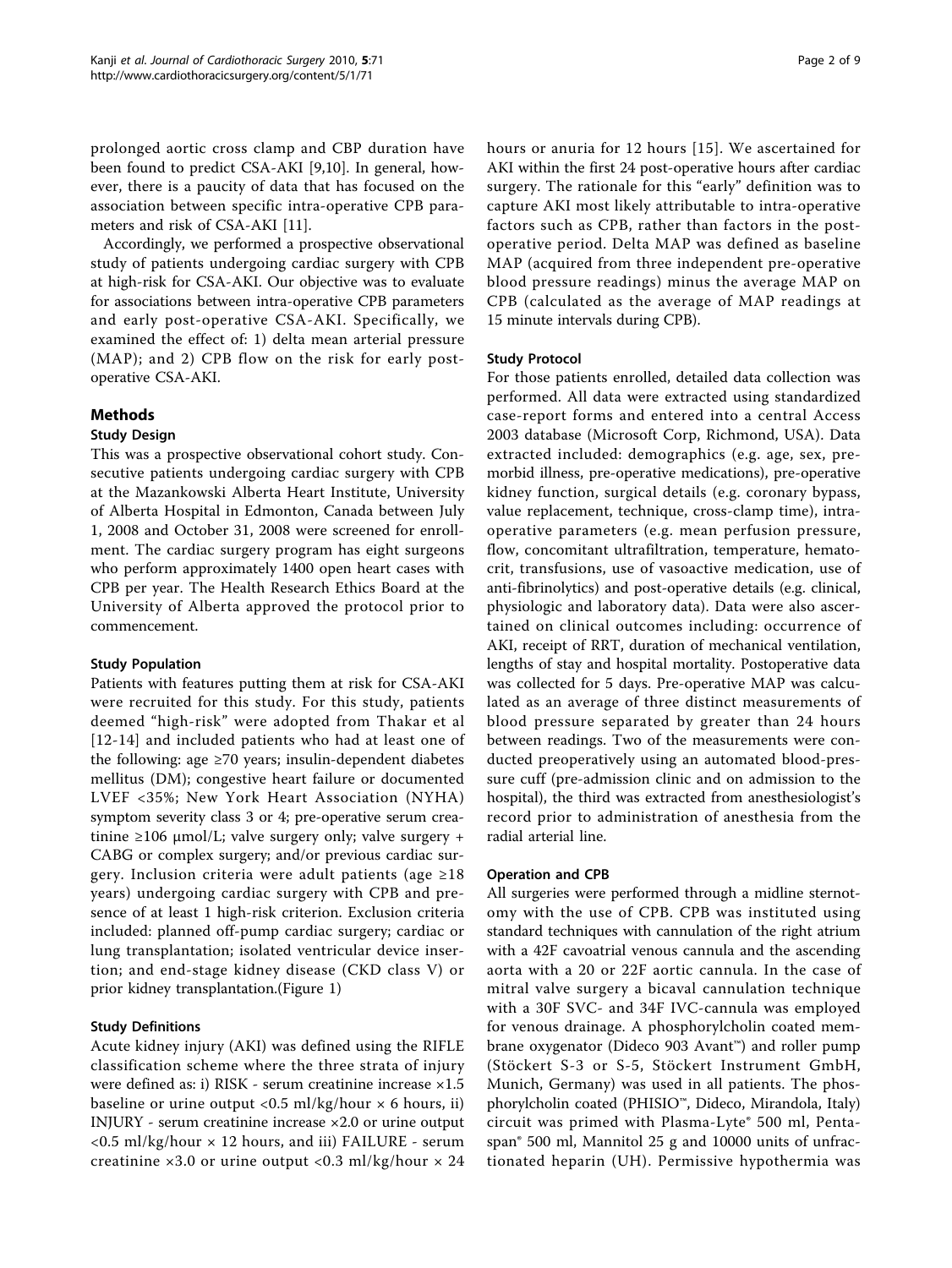<span id="page-2-0"></span>

allowed, temperature was measured with a rectal probe and maintained at >33°C.

UH (400 units/kg) was given prior to cannulation. Activated clotting time was maintained at ≥480 seconds during the procedure. Nonpulsatile pump flow rates were kept at 2.4  $L/min/m^2$  and the MAP was adjusted to keep the surgical field bloodless and to avoid severe hypotension <50 mmHg. In general the targeted MAP was 60 mmHg. To maintain the filling volume of the extracorporeal circuit, colloids (Pentaspan®) and Ringer's Lactate solution were added. When the hemoglobin was less than 70 g/L, packed red blood cells were transfused. Blood cardioplegia with modified Buckberg solution at a ratio of 4:1 with high potassium (20 mmol/L) at induction, and at a ratio of 16:1 with low potassium (8 mmol/ L) for maintenance was used for myocardial protection. Cardioplegic solution was delivered in an antegrade fashion via the aortic root or by direct cannulation of the coronary ostia or in a retrograde fashion via the coronary sinus. Heparin was reversed with protamine following decannulation.

Patients were transferred to the cardiovascular surgical intensive care unit post-operatively. All fluid, inotropes, hemodynamics and lab values including creatinine were recorded for 5 days post-operatively. Post-operative patient management included radial arterial pressure monitoring and in some cases thermodilution pulmonary artery catheters (Baxter Healthcare Corp, Santa Ana, USA) to measure cardiac index. Patients were extubated from mechanical ventilation at the discretion of the intensivist according to standard weaning protocols. All procedure specific data is reported on Table [1.](#page-3-0)

# Statistical Analysis

The primary outcome was incidence of CSA-AKI, defined by fulfillment of a minimum RIFLE class - RISK. Patient demographic, clinical, physiologic and laboratory data for the pre- and intra-operative periods were summarized as means  $(± SD)$  or medians (intraquartile ranges [IQR]), and numbers or proportions and compared using Wilcoxon rank tests, t-tests and chisquare tests, as appropriate. In the event of missing data values, data were not replaced or estimated. We evaluated delta MAP and CPB flow both as continuous variables and dichotomized using an outcome-oriented cutoff method. Delta MAP, selected clinical factors (i.e. age, sex) and additional factors found significant by univariate analysis ( $p < 0.2$ ) were candidates for multivariable logistic regression. The model was evaluated for colinearity. The final parsimonious model was based on clinical and statistically significant variables. Model fit was assessed by the Hosmer and Lemeshow goodnessof-fit test (c-statistic). Data are presented as odds ratios (OR) with 95% confidence intervals (CI). P-value < 0.05 was considered statistically significant for all comparisons.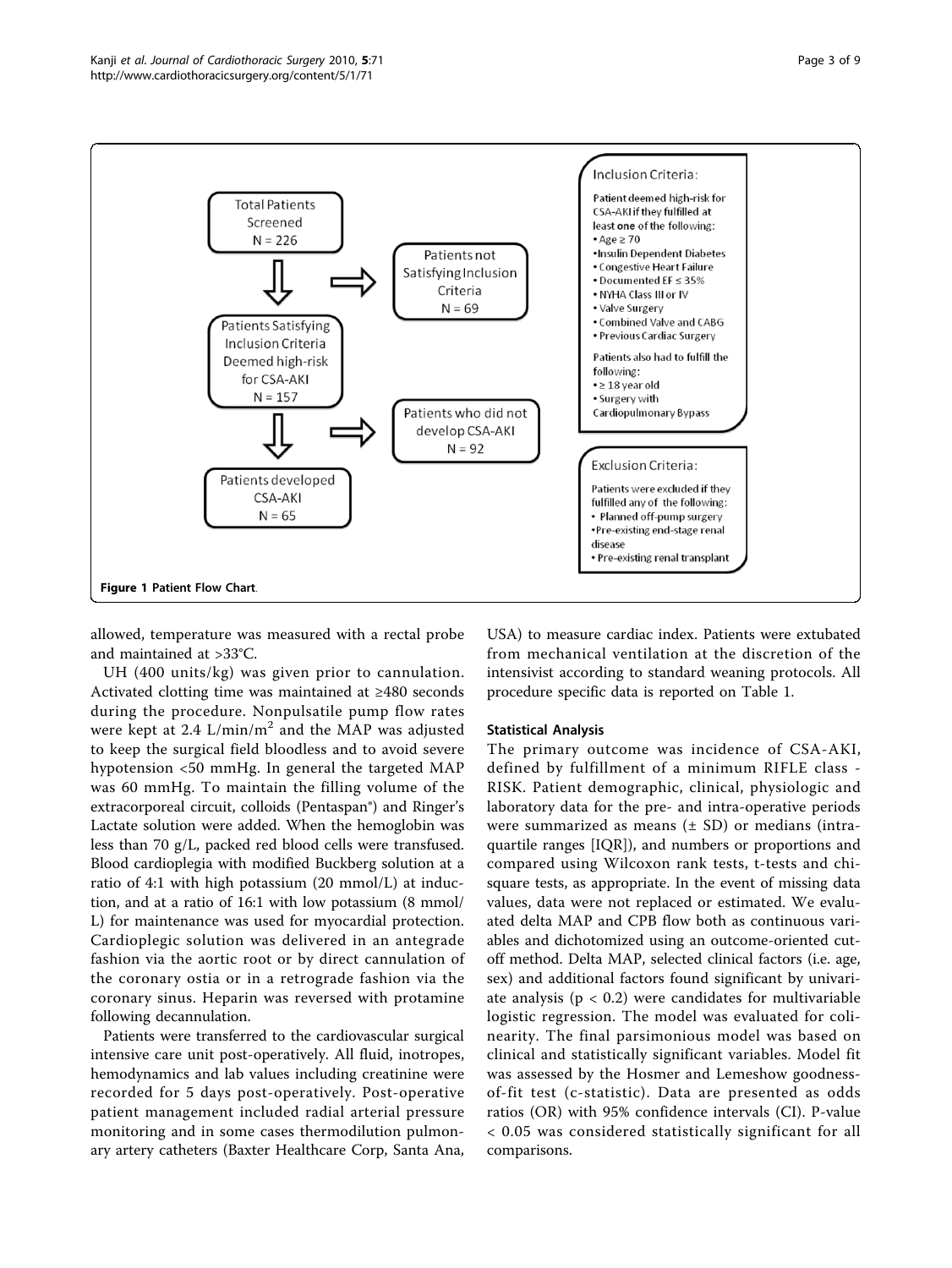<span id="page-3-0"></span>

| Table 1 Baseline demographic and pre-operative       |  |  |
|------------------------------------------------------|--|--|
| characteristics stratified by post-operative CSA-AKI |  |  |

| Characteristic                                 | No AKI $(n =$<br>92) | $AKI(n =$<br>65)    | p-<br>value       |
|------------------------------------------------|----------------------|---------------------|-------------------|
| Age (years) (mean[± SD])                       | $64.7 \pm 15.8$      | $67.5 \pm 13$       | 0.33              |
| Male Sex (%)                                   | 64 (69.6)            | 46 (70.8)           | 0.87              |
| BMI (kg/m <sup>2</sup> ) (mean[ $\pm$ SD])     | $26.3 \pm 4.1$       | $31.5 \pm 7.1$      | $\,<\,$<br>0.0001 |
| CAD (%)                                        | 42 (45.7)            | 38 (58.5)           | 0.11              |
| Angina (%)                                     | 8(8.7)               | 5(7.7)              | 0.83              |
| Previous MI                                    | 35 (38)              | 31 (47.7)           | 0.23              |
| Previous Revascularization (%)                 | 9(9.8)               | 4(6.2)              | 0.42              |
| Valve disease (%)                              | 52 (56.5)            | 27 (41.5)           | 0.06              |
| HTN (%)                                        | 51 (55.4)            | 44 (67.7)           | 0.12              |
| DM - Insulin-Dependent (%)                     | 8(8.7)               | 14 (21.5)           | 0.02              |
| DM - Non Insulin Dependent<br>(% )             | 23 (25)              | 24 (36.9)           | 0.12              |
| Dyslipidemia (%)                               | 57 (62)              | 48 (73)             | 0.12              |
| PVD (%)                                        | 9(9.8)               | 11 (16.9)           | 0.19              |
| CVD (%)                                        | 9(9.8)               | 5(7.7)              | 0.65              |
| Creatinine ( $\mu$ mol/L) (mean[ $\pm$<br>SD]) | $102.1 \pm 29.3$     | $100.3 \pm$<br>24.1 | 0.98              |
| Chronic Kidney Disease (%)                     | 12 (13)              | 9(13.8)             | 0.88              |
| Pre-op SBP (mm Hg) (mean $[\pm]$<br>SD])       | $123.6 \pm 21.1$     | $129.5 \pm$<br>20.9 | 0.07              |
| Pre-op DBP (mm Hg) (mean $[\pm]$<br>SD])       | $66.5 \pm 13.3$      | $67.4 \pm 13.3$     | 0.66              |
| Pre-op MAP (mm Hg) (mean $[\pm]$<br>SD])       | $85.5 \pm 13.2$      | $88.1 \pm 13.2$     | 0.22              |
| EF $(\%)$ (mean [ $\pm$ SD])                   | $48.4 \pm 13.2$      | $47.5 \pm 13.6$     | 0.55              |
| ASA (%)                                        | 76 (82.6)            | 54 (83.1)           | 0.90              |
| Clopidogrel (%)                                | 12 (13.0)            | 9(13.8)             | 0.88              |
| Beta-Blocker (%)                               | 62 (67.5)            | 45 (69.2)           | 0.81              |
| $CCB$ $(\%)$                                   | 17 (18.5)            | 11 (16.9)           | 0.08              |
| ACE inhibitor (%)                              | 56 (60.9)            | 31 (47.7)           | 0.10              |
| ARB (%)                                        | 6(6.5)               | 3(4.6)              | 0.62              |
| Statin (%)                                     | 60 (65.2)            | 46 (70.3)           | 0.46              |
| Loop Diuretic (%)                              | 34 (37)              | 28 (43.1)           | 0.44              |
| Thiazide (%)                                   | 35 (38)              | 31 (47.7)           | 0.23              |
| Spironolactone (%)                             | 2(2.2)               | 4(6.2)              | 0.23              |

Abbreviations: DM = diabetes mellitus; BMI = body mass index; AKI = acute kidney injury;  $CAD = Cononary artery disease, HTN = Hypertension, PVD =$ peripheral vascular disease,  $CVD =$  cerebro-vascular disease,  $EF =$  ejection fraction,  $ASA = acetvlsalicvlic acid$ ,  $CCB = Calcium channel blocker$ ,  $ACE =$ Angiotensin converting enzyme, ARB = Angiotensin receptor blocker

# Results

Of the 226 patients screened, 157 fulfilled eligibility criteria (Figure [1\)](#page-2-0). Sixty-five patients (41%) developed CSA-AKI within in the first 24 hours post-surgery. Table 1 displays the details of patient baseline demographics and clinical characteristics prior to CPB. Those patients developing CSA-AKI were more likely to have insulin-dependent DM (21.5% vs. 8.7%,  $p = 0.02$ ) and a higher mean body mass index (BMI) than in the nonAKI group (31.5 vs. 26.3, p < 0.0001). There was no significant difference in preoperative medications, including operative day administration, between the two groups.

# Delta MAP, CPB Flow and CSA-AKI

A summary of intra-operative parameters stratified by AKI are presented in Table [2](#page-4-0). No patient received aprotinin. By univariate analysis, average delta MAP was not significantly different between AKI and non-AKI groups  $(28.0 \pm 13.2 \text{ mmHg vs. } 31.3 \pm 13.8 \text{ mmHg, p} = 0.10).$ However, in multivariate analysis, expressing delta MAP as a continuous variable, every one percent increase in delta MAP, significantly increased the odds of AKI increased by 3% after adjustment of other covariates (OR 1.03, 1.0-1.07,  $p = 0.05$ , C-statistic = 0.783). Moreover, for patients with a delta MAP  $\geq$ 26 mmHg, there was a 2.1-fold (95% CI, 1.1-4.2, p = 0.024) increased odds for CSA-AKI (Table [3\)](#page-4-0). A delta MAP ≥26 mmHg was found to be independently associated with CSA-AKI in multi-variable analysis (OR 2.8; 95% CI, 1.3-6.1,  $p = 0.009$ , Table [4](#page-5-0)).

A higher CPB flow rate was associated with lower odds of CSA-AKI. Univariate analysis demonstrated that CPB flow in the non-AKI group was significantly higher (60.9 ml/kg/min vs. 55.5 ml/kg/min, OR 0.2; 95% CI, 0.1-0.5, p < 0.01) (Tables [2](#page-4-0) and [3\)](#page-4-0). By multivariable analysis, an average blood flow on CPB is ≥54 ml/kg/min was associated with a significantly lower odds of CSA-AKI (OR 0.3; 95% CI, 0.1-0.7, p = 0.004, Table [4](#page-5-0)). In addition, in this model, both a BMI ≥25 kg/m<sup>2</sup> and use of an intraoperative side-biting clamp were independently associated with greater odds of CSA-AKI (Table [4\)](#page-5-0). In the second multivariable model with delta MAP as a continuous variable, both BMI as a continuous variable (OR 1.2; 95% CI, 1.1-1.3, p < 0.0001) and use of a side-biting clamp (OR 2.4; 95% CI, 1.04-5.8, p = 0.039) remained independently associated with higher odds of AKI.

No other intra-operative factors were significantly associated with early CSA-AKI. Specifically, no differences were noted by number of coronary bypass grafts, type of surgery preformed, and duration of either aortic cross clamp or CPB.

#### Sensitivity Analysis

A sensitivity analysis was conducted using a different validated definition of AKI (creatinine increase of greater than 25% or 44.2 μmol/L). This sensitivity multivariable model, after adjusting for confounders, showed similar independent associations between delta MAP, CPB flow, use of side-biting clamp and elevated BMI and development of post-operative CSA-AKI (Additional file [1](#page-7-0)).

The peak delta serum creatinine over the first 5 postoperative days was 22.9 μmol/L (+/- 27.2). When stratified by a delta MAP, the peak delta serum creatinine values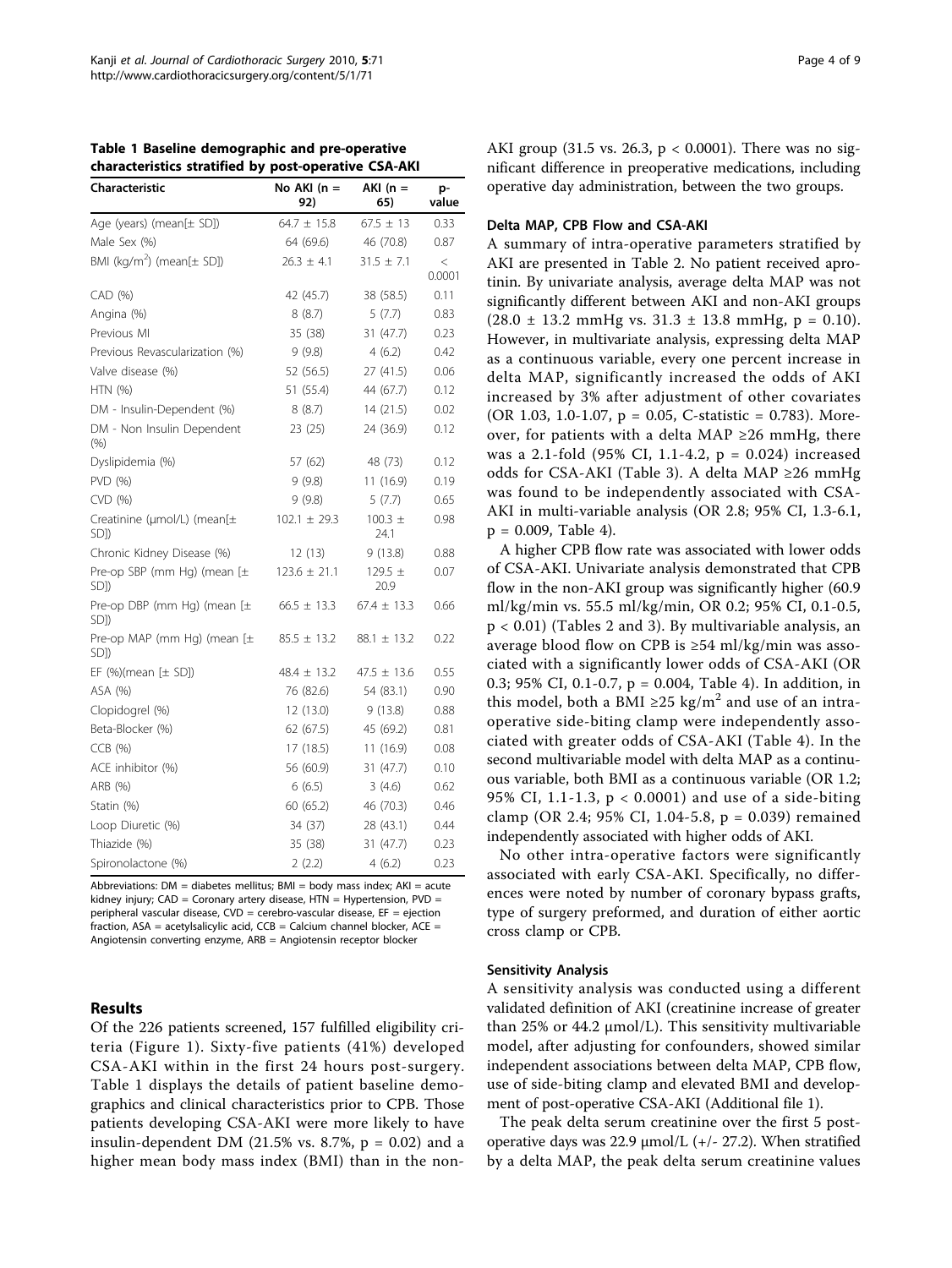<span id="page-4-0"></span>Table 2 Summary of intra-operative variables stratified by post-operative CSA-AKI

| Variable                                                        | No AKI $(n = 92)$ | $AKI(n = 65)$    | p-value   |
|-----------------------------------------------------------------|-------------------|------------------|-----------|
| Valve only surgery (%)                                          | 26(28.3)          | 12(18.5)         | 0.16      |
| Combined (valve + CABG) (%)                                     | 43 (46.7)         | 21(32.3)         | 0.07      |
| Re-operation (%)                                                | 8(8.7)            | 6(9.2)           | 0.91      |
| # Grafts (mean [± SD])                                          | $3.4 \pm 1.1$     | $3.5 \pm 1.1$    | 0.77      |
| Duration of CPB (min, mean [± SD])                              | $126.6 \pm 52$    | $127.2 \pm 63.2$ | 0.69      |
| Duration of cross clamp (min, mean $[\pm SD]$ )                 | $90.9 \pm 46.9$   | $88.7 \pm 57.1$  | 0.42      |
| Average CPB MAP (mmHg, mean $[\pm$ SD])                         | $57.8 \pm 5.1$    | $56.9 \pm 4.9$   | 0.25      |
| Minutes <map (median="" 60="" <math="" mmhg="">[\pm IQR])</map> | $59 \pm 65$       | $56 \pm 45$      | 0.49      |
| Minutes <map (median="" 50="" <math="" mmhg="">[\pm IQR])</map> | $2.5 \pm 10$      | $5.0 \pm 15$     | 0.35      |
| Delta MAP (mmHg, mean $[\pm$ SD])                               | $28.0 \pm 13.2$   | $31.3 \pm 13.8$  | 0.10      |
| PRBC transfusions (units, mean $[\pm SD]$ )                     | $1.8 \pm 1.5$     | $2.4 \pm 2.3$    | 0.27      |
| Patients transfused with PRBC (%)                               | 23(25)            | 19 (29.2)        | 0.56      |
| Insulin dose (Units, mean $[\pm$ SD])                           | $3.3 \pm 1.3$     | $3.6 \pm 3.1$    | 0.72      |
| Furosemide dose (mg, $n = 9$ , $n = 7$ , mean [ $\pm$ SD])      | $22.8 \pm 10.3$   | $27.1 \pm 12.5$  | 0.50      |
| Ultrafiltration (mL, $n = 34$ , $n = 25$ , mean [ $\pm$ SD])    | $1440 \pm 1049$   | $1470 \pm 1344$  | 0.98      |
| Received tranexamic acid (%)                                    | 83 (90.2)         | 58 (89.2)        | 0.84      |
| Received aprotinin (%)                                          | 0(0)              | 0(0)             | <b>NS</b> |
| Use of side-biting clamp (%)                                    | 16 (17.4)         | 21(32.2)         | 0.03      |
| Average flow (mL/kg/min, mean[± SD])                            | $60.9 \pm 7.1$    | $55.5 \pm 8.4$   | 0.001     |
| Average temperature ( $°C$ , mean [ $±$ SD])                    | $35.3 \pm 1.4$    | $35.5 \pm 1.1$   | 0.75      |

Abbreviations: AKI = acute kidney injury; CABG = coronary artery bypass graft, CPB = cardiopulmonary bypass; MAP = mean arterial pressure; PRBC = packed red blood cell

| Table 3 Univariate Factors associated with early CSA-AKI |  |  |  |  |
|----------------------------------------------------------|--|--|--|--|
|----------------------------------------------------------|--|--|--|--|

| Predictor                                   | Odds<br>Ratio | 95% CI           | P-value           |
|---------------------------------------------|---------------|------------------|-------------------|
| Male Sex                                    | 1.06          | $0.5 - 2.1$      | 0.87              |
| Age (per year)                              | 1.01          | $0.99 -$<br>1.04 | 0.25              |
| Age $\geq$ 75 years (present)               | 1.7           | $0.8 - 3.5$      | 0.15              |
| BMI ( $kg/m2$ )(per 1 point)                | 1.2           | $0.8 - 3.5$      | $\,<\,$<br>0.0001 |
| BMI $\geq$ 25 kg/m <sup>2</sup> (present)   | 4.4           | $1.9 - 10.2$     | 0.0007            |
| Valve disease (present)                     | 0.55          | $0.3 - 1.0$      | 0.06              |
| DM (present)                                | 2.2           | $1.1 - 4.2$      | 0.025             |
| PVD (present)                               | 1.9           | $0.9 - 3.3$      | 0.19              |
| HTN (present)                               | 1.7           | $0.9 - 3.3$      | 0.12              |
| Delta MAP (per 1 mmHg)                      | 1.02          | $0.99 -$<br>1.04 | 0.14              |
| Delta MAP $\geq$ 26 mmHg (present)          | 2.1           | $1.1 - 4.2$      | 0.024             |
| Flow ≥54 per mL/kg/min (present)            | 0.2           | $0.1 - 0.5$      | 0.0002            |
| рH                                          | 1.4           | $0.8 - 2.7$      | 0.26              |
| Pre-operative ACE inhibitor (present)       | 0.6           | $0.3 - 1.1$      | 0.1               |
| Valve Surgery (present)                     | 0.5           | $0.3 - 1$        | 0.07              |
| Peak CPB-MAP                                | 0.5           | $0.2 - 0.97$     | 0.04              |
| Pre-operative Systolic BP (≥111<br>$mmHq$ ) | 2.1           | $0.99 - 4.6$     | 0.05              |
| Duration of CPB MAP ≤60 (per 1 min)         | 1.99          | $0.9 - 4.4$      | 0.89              |

Abbreviations:  $BM = Body Mass Index$ ;  $DM = Diabetes Melitus PVD =$ Peripheral Vascular Disease; HTN = Hypertension; MAP = Mean Arterial Pressure; ACE = Angiotensin Converting Enzyme; CPB=Cardiopulmonary Bypass' MAP = mean arterial pressure

were 24.9  $\mu$ mol/L (+/- 26.4) for delta MAP ≥26 mmHg and 20.3 μmol/L (+/- 28.4) delta MAP <26 mmHg.

# Clinical Outcomes and CSA-AKI

Post-operative outcomes, including time on mechanical ventilation, length of ICU stay were similar between those with and without CSA-AKI (Table [5\)](#page-5-0). No patient received acute RRT and all patients survived to hospital discharge.

#### **Discussion**

We performed a prospective observational study of 157 cardiac surgery patients receiving cardiopulmonary bypass at elevated risk for CSA-AKI to evaluate the impact of intra-operative variables, specifically delta MAP and CPB flow, on the development of early postoperative CSA-AKI.

We found early post-operative AKI was common, occurring in 41% of patients. While this would appear significantly higher than prior studies, our study was focused on patients at higher risk for CSA-AKI. In two observational studies of CSA-AKI, defined by the RIFLE criteria, the post-operative incidence of CSA-AKI ranged 3.7-9%(16, 17). In addition, we found that a delta MAP ≥26 mmHg was independently associated with development of early CSA-AKI. More specifically, every 1% increase in delta MAP was found to be associated with a 3% higher risk of CSA-AKI. We found that CPB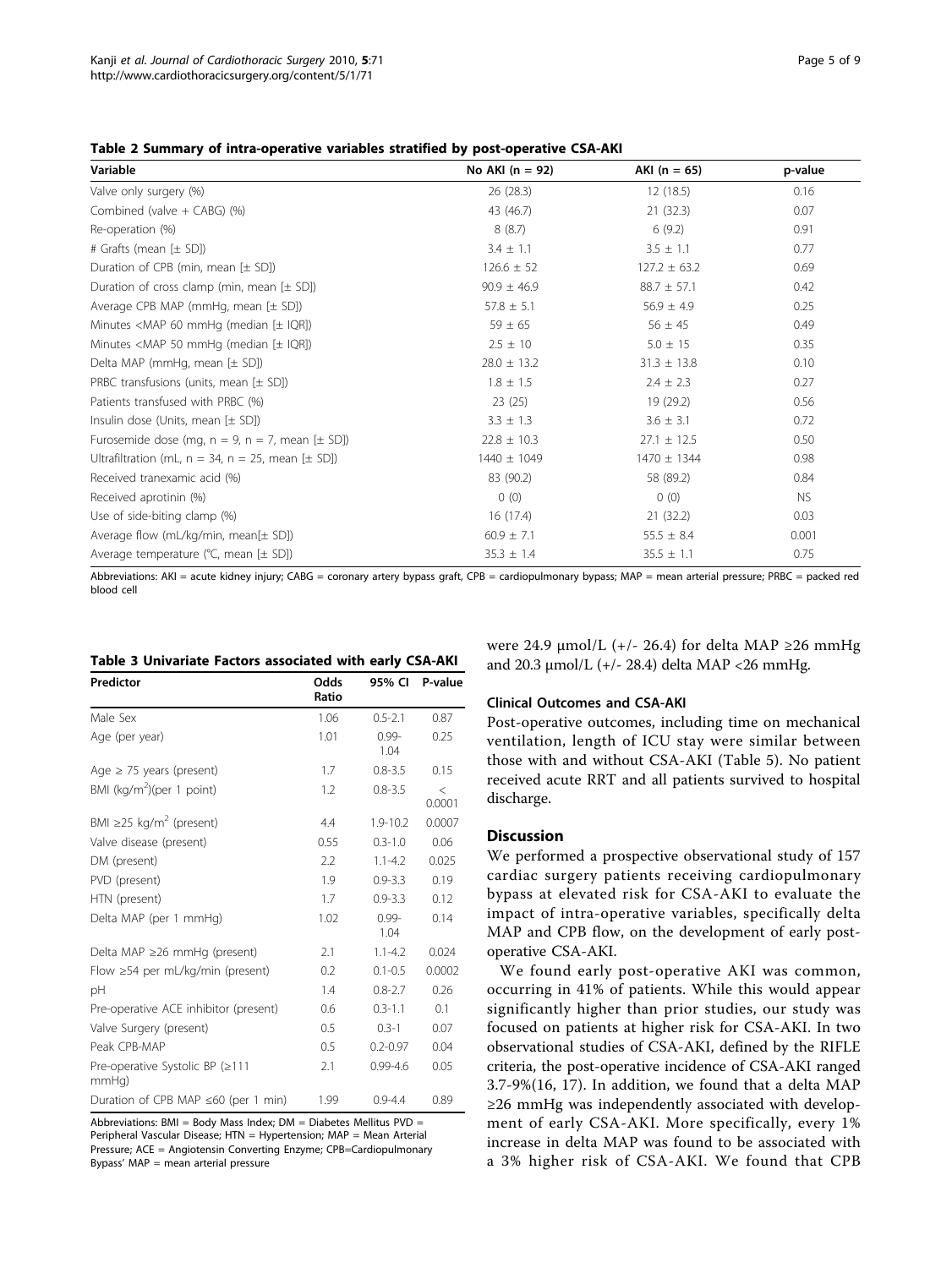<span id="page-5-0"></span>Table 4 Multi-variable adjusted logistic regression model¶ of association between delta MAP and CSA-AKI

| Parameter                                 | <b>Odds Ratio</b> | 95% CI      | P-value |
|-------------------------------------------|-------------------|-------------|---------|
| Male sex                                  | 07                | $0.3 - 1.7$ | 0.49    |
| Age $\geq$ 75 years (present)             | 21                | $09-49$     | 0.08    |
| BMI $\geq$ 25 kg/m <sup>2</sup> (present) | 4.2               | 16-112      | 0.0039  |
| Delta MAP $\geq$ 26 mmHg (present)        | 2.8               | $1.3 - 6.1$ | 0.009   |
| Flow $\geq$ 54 per mL/kg/min (present)    | 0.3               | $0.1 - 0.7$ | 0.004   |
| Side-biting clamp (present)               | 3.0               | $13 - 71$   | 0012    |
|                                           |                   |             |         |

Abbreviations: BMI = Body Mass Index; MAP = mean arterial pressure;  $CPB =$ cardiopulmonary bypass

Model characteristics:  $C$ -statistic = 0.788

circuit flow <54 mL/kg/min was independently associated with higher risk of early post-operative AKI. We also found that higher BMI ( $> 25$  kg/m<sup>2</sup>) and the intraoperative use of a side-biting aortic clamp were associated with higher risk of early post-operative AKI. While we used the relatively sensitive RIFLE criteria to define AKI, we also found these results were robust when defining CSA-AKI as an increase in creatinine of >25% or >44.2 μmol/L in sensitivity analysis.

By identifying a high-risk cohort we were able to prospectively evaluate important and potentially modifiable peri-operative factors [[12](#page-7-0)]. A recent analysis of the RIFLE criteria was conducted by Kuitunen et al [[18\]](#page-7-0), which showed that patients undergoing cardiac surgery fulfilling AKI-R criteria (the definition employed in this study) have an 8% 30-day mortality rate compared to 0.9% in the non-risk population. A similar phenomenon was shown by Dasta et al, using the same AKI

|  |  |  | Table 5 Summary of post-operative clinical outcomes |  |  |
|--|--|--|-----------------------------------------------------|--|--|
|--|--|--|-----------------------------------------------------|--|--|

definition, who reported that even minor elevations of creatinine in the AKI-R group was associated with 2.2 fold greater mortality, 1.6 fold greater ICU length of stay and 1.6 fold greater post operative costs when compared to controls [[17\]](#page-7-0). In light of this data we have focused not on clinical outcomes, but on the immediate post-operative period, to study the influence of delta MAP and CPB flow as contributing factors to the development of CSA-AKI.

Our study is the first to specifically examine the impact of delta MAP, or patient-specific relative hypotension, on peri-operative risk of CSA-AKI. We demonstrate that in addition to a fractional increase in delta-MAP, a drop in MAP  $\geq$ 26 mmHg from preoperative baseline blood pressure is associated 2.8 times greater risk for the development of CSA-AKI. An absolute prolonged drop in pressure <60 mmHg has previously been identified as risk factor for CSA-AKI [[7,19\]](#page-7-0). Furthermore, poorer neurological outcomes and end-organ perfusion have been associated with CPB pressures <60 mm Hg [[20](#page-7-0)]. The role of relative hypotension during CPB remains debated and data exists to suggest that absolute hypotension while on CPB alone is not associated with the development of CSA-AKI [[21](#page-7-0)]. Despite the ongoing discussion on role of perfusion pressure, there is a convincing data to suggest that increased CPB duration has deleterious effects on kidney function and promotes injury [[1,10,22\]](#page-7-0). Unfortunately the majority of the studies that report on CPB duration did not include CPB hemodynamics, specifically CPB-MAP, in the analysis and none of the studies evaluate the change relative to pre-operative pressures (i.e. delta MAP) [[1](#page-7-0),[22\]](#page-7-0). We

|                                                        | No AKI $(n = 92)$ | $AKI(n = 65)$     | p-value   |
|--------------------------------------------------------|-------------------|-------------------|-----------|
| ICU Duration (hours) (median [IQR])                    | 53 (19-87)        | 65 (30-100)       | 0.86      |
| Ventilation duration (hours, median [IQR])             | $15(8-22)$        | $15(6-24)$        | 0.48      |
| <b>RRT (%)</b>                                         | $\mathbf 0$       | $\Omega$          | <b>NS</b> |
| Death (%)                                              | $\circ$           | $\mathbf{0}$      | <b>NS</b> |
| Creatinine baseline ( $\mu$ mol/L, mean [ $\pm$ SD])   | $102.1 \pm 29.3$  | $100.3 \pm 24.1$  | 0.98      |
| Creatinine Day 1 ( $\mu$ mol/L, mean [ $\pm$ SD])      | $107.6 \pm 31.4$  | $114.3 \pm 27.1$  | 0.03      |
| Creatinine Day 2 (µmol/L, mean [± SD])                 | $109.4 \pm 37.0$  | $121.4 \pm 35.5$  | 0.003     |
| Creatinine Day 3 (µmol/L, mean [± SD])                 | $101.4 \pm 32.9$  | $116.5 \pm 40.4$  | 0.0003    |
| Creatinine Day 4 (µmol/L, mean [± SD])                 | $97.1 \pm 32.9$   | $111.8 \pm 45.5$  | 0.011     |
| Creatinine Day 5 (µmol/L, mean [± SD])                 | $97.6 \pm 29.6$   | $115.3 \pm 44.5$  | 0.02      |
| Creatinine peak 5-day difference (µmol/L, mean [± SD]) | $16.53 \pm 17.68$ | $31.69 \pm 34.88$ | 0.002     |
| Urine Output 12 hours (ml/kg/hr, mean $[\pm SD]$ )     | $1.3 \pm 0.6$     | $0.8 \pm 0.4$     | 0.002     |
| Urine Output 24 hours (ml/kg/hr, mean [± SD])          | $1.0 \pm 0.8$     | $0.5 \pm 0.5$     | < 0.0001  |
| Urine Output 36 hours (ml/kg/hr, mean $[\pm SD]$ )     | $1.1 \pm 0.8$     | $1.0 \pm 0.7$     | 0.02      |
| Urine Output 48 hours (ml/kg/hr, mean $[\pm$ SD])      | $1.1 \pm 0.7$     | $0.8 \pm 0.5$     | 0.38      |
| Highest MAP 5 days post op (mean $[\pm$ SD])           | $97.1 \pm 13.0$   | $95 \pm 12.9$     | 0.25      |
| Lowest MAP in 5 days post-op (mean $[\pm$ SD])         | $67.6 \pm 9.1$    | $64.6 \pm 7.3$    | 0.07      |

Abbreviations:  $ICU =$  intensive care unit, RRT = renal replacement therapy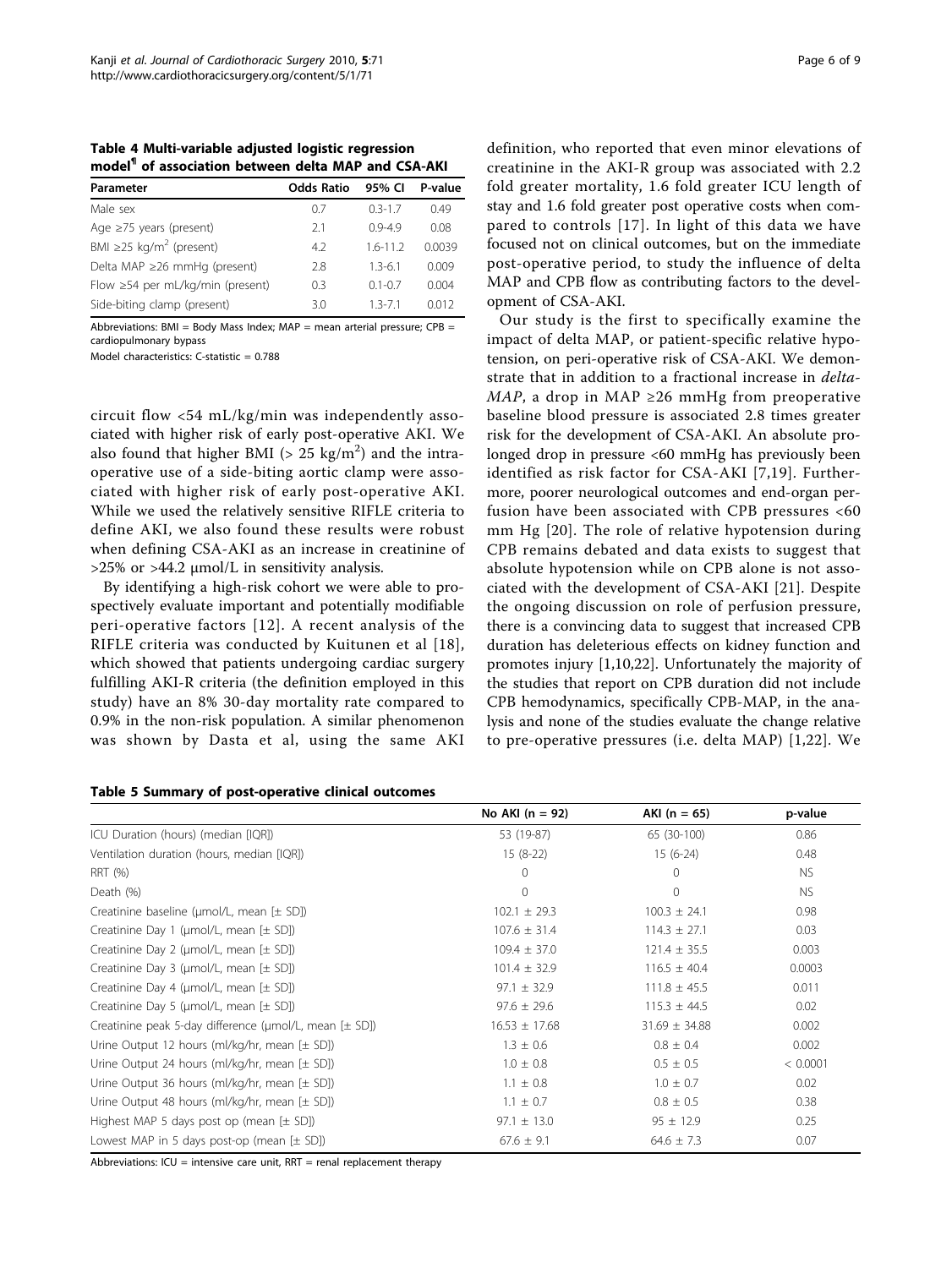identified only one study that related higher post-operative complications defined as composite outcome of cardiac death, CHF, or rise in SCr >20% with a relative drop in intra-operative blood pressure >20 mmHg or 20% [[23\]](#page-7-0). A recent study by Aronson et al demonstrated that pre-operative hypertension with an increase in pulse pressure is an independent risk factor for AKI [[24\]](#page-7-0). Our study would argue that hypertension might be a surrogate marker for a greater relative drop in CPB MAP, which might contribute to CSA-AKI.

The literature has examples of studies that refute CPB hypotension as an independent risk factor for CSA-AKI, however, these studies are generally small, observational, underpowered, and more importantly, these studies failed to investigate the impact of hypotension as a function of pre-operative baseline MAP [[20,25-27\]](#page-7-0). The notion of relative hypotension or delta-MAP induced end-organ injury has been recently shown. Gottesman et al found that patients with greater drops of MAP on CPB relative to pre-operative MAP had poorer neurological outcomes [[28](#page-7-0)]. Furthermore, Lombardi et al demonstrated that lower MAP during CPB was an independent risk factor in the development of CSA-AKI [\[8](#page-7-0)]. This study suggested low CPB MAP is a potentially important determinant for CSA-AKI, however, does not correlate duration of hypotension to pre-operative baseline. In addition, the study showed a difference of only 0.5 mmHg between cohorts, which though statistically different, may have limited clinical relevance. Though Lomabrdi et al suggest that hypotension during CPB in general could have deleterious effect on post-operative kidney function, our study has shown that the magnitude of injury may be more a function of the degree of hypotension relative to pre-operative baseline MAP.

Cardiopulmonary pressure and flow are intimately related and both are important to preserve end organ perfusion. Currently, there is controversy regarding the superiority of CPB flow delivered as pulsatile or nonpulsatile [[29](#page-7-0)]. Surprisingly, there is paucity in the literature describing the effect of flow on CSA-AKI. Those studies describing the effect of CPB flow on post-operative complications, by in large, focus on neurological outcomes after cardiac surgery [[30,](#page-7-0)[31\]](#page-8-0). Our study identifies CPB flow as an independent factor associated with increasing the likelihood of post-operative CSA-AKI. We found that higher flow rates may be protective and associated with prevention of CSA-AKI.

Many theories surrounding the initiation of inflammatory pathways to hemodynamics, in particular CPB hypotension and flow have been proposed with little supporting evidence [[25](#page-7-0),[32\]](#page-8-0). CPB related practices, in particular perfusion pressure and flow, are by in large founded on empirical practices and lack the scientific basis to serve as evidence-based guidelines [[11](#page-7-0)[,33](#page-8-0)]. The literature surrounding pump hemodynamics and effect on physiology and clinical outcomes is surprisingly scarce, in particular relating to CSA-AKI. Our study suggests that there should be a concerted effort in reevaluating strategies surrounding CPB practices and influence on CSA-AKI. Our findings suggest that maintaining a delta MAP <26 mm Hg may be important during CPB to prevent CSA-AKI. Increasing the perfusion pressure can be accomplished by either elevating systemic vascular resistance pharmacologically (which may theoretically reduce renal perfusion) or by increasing CBP flow. As we found the latter to also be protective against CSA-AKI, we would suggest that this be considered first; however, we also caution that confirmatory studies are needed.

Our study has notable limitations. Firstly, our study is single centered, relatively small and observational in nature making it prone to bias. Not being able to control for interventions may have resulted in patients who were deemed high-risk to be maintained intra-operatively at a higher MAP. Secondly, our study may have been subjected to a selection bias, for example a certain surgeon may be more apt to operate on more complicated and higher risk patients with different intra-operative practices. Thirdly, the small sample and relatively sensitive definition for AKI used in our study, coupled with a short post-operative study period, largely limited our statistical power and precluded us from detecting potentially meaningful differences in clinical outcomes, such as duration of mechanical ventilation, duration of ICU stay and need for RRT. As aforementioned, this was in part intended, in order to isolate as best as possible the impact of intra-operative hemodynamic variables on risk of post-operative CSA-AKI. We attempted to control for available confounders by applying an a priori selection criteria and collection of factors that could contribute to CSA-AKI. These factors were included in multivariable analysis. Finally, we recognize for the aforementioned reasons, our single-centre study of patients undergoing cardiac surgery with CPB at higher risk for CSA-AKI has limited overall generalizability, when taken in context to patients at lower risk for CSA-AKI or those receiving cardiac surgery at other institutions or in other jurisdictions.

In summary, despite the above mentioned limitations, our study is the first prospective study to focus on the association between delta MAP and post-operative CSA-AKI. A large delta MAP and lower CPB flow are independently associated with development of early post-operative CSA-AKI in patients with prior high-risk features. These factors are potentially identifiable and modifiable. We contend these factors require further investigation.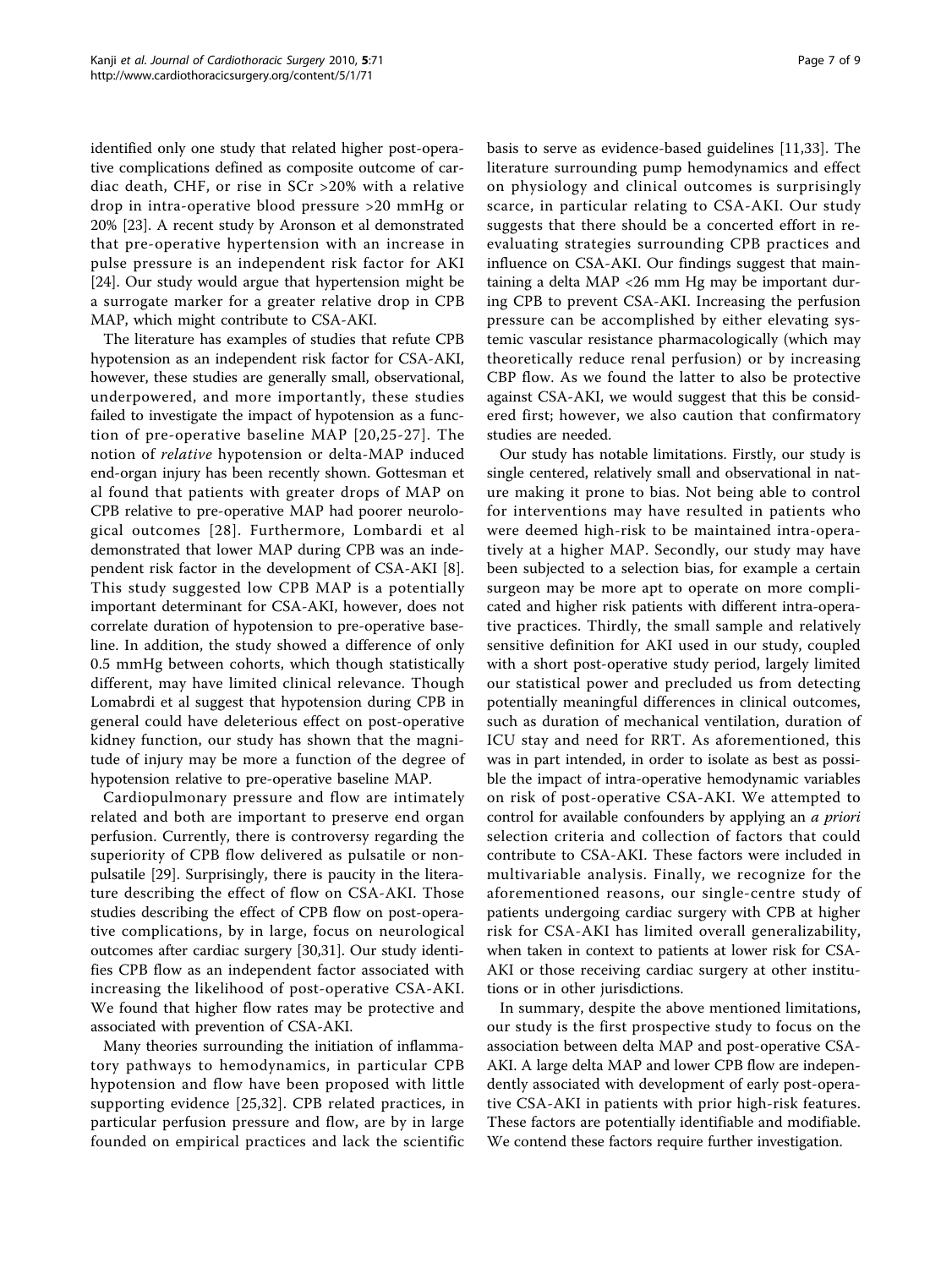# <span id="page-7-0"></span>Additional material

[Additional file 1: S](http://www.biomedcentral.com/content/supplementary/1749-8090-5-71-S1.DOC)ensitivity multi-variable analysis exploring the association of delta MAP and CPB flow rate on post-operative CSA-AKI using an alternative definition for CSA-AKI.

#### Acknowledgements

This study was funded, in part, by a grant from the Edmonton Civic Employees Foundation. Dr. Bagshaw is supported by a Clinical Investigator Award from the Alberta Heritage Foundation for Medical Research. We would like to recognize Epidemiology Coordinating and Research Center (EPICORE) for their generous support in completion of this project.

#### Author details

<sup>1</sup>Department of Surgery, Faculty of Medicine and Dentistry, University of Alberta, Edmonton, Canada. <sup>2</sup>Mazankowski Alberta Heart Institute, University of Alberta, Edmonton, Canada. <sup>3</sup>Epidemiology Coordinating and Research Centre (EPICORE), University of Alberta, Edmonton, Canada. <sup>4</sup>Division of Critical Care Medicine, Faculty of Medicine and Dentistry, University of Alberta, Edmonton, Canada.

#### Authors' contributions

HK developed study protocol, obtained data, analyzed data and wrote manuscript. CS obtained data and provided critical revision of manuscript. PW obtained data. DR and MZ developed the study protocol and provided critical revision of the manuscript. MH analyzed data. SMB conceived the study, developed study protocol, analyzed data and provided critical revision of the manuscript. All authors read and approved the final manuscript.

#### Competing interests

The authors declare that they have no competing interests.

#### Received: 7 May 2010 Accepted: 8 September 2010 Published: 8 September 2010

#### References

- 1. Conlon PJ, Stafford-Smith M, White WD, Newman MF, King S, Winn MP, et al: [Acute renal failure following cardiac surgery.](http://www.ncbi.nlm.nih.gov/pubmed/10344355?dopt=Abstract) Nephrol Dial Transplant 1999, 14(5):1158-62.
- 2. Liangos O, Wald R, O'Bell JW, Price L, Pereira BJ, Jaber BL: [Epidemiology](http://www.ncbi.nlm.nih.gov/pubmed/17699189?dopt=Abstract) [and outcomes of acute renal failure in hospitalized patients: a national](http://www.ncbi.nlm.nih.gov/pubmed/17699189?dopt=Abstract) [survey.](http://www.ncbi.nlm.nih.gov/pubmed/17699189?dopt=Abstract) Clin J Am Soc Nephrol 2006, 1(1):43-51.
- 3. Abu-Omar Y, Ratnatunga C: [Cardiopulmonary bypass and renal injury.](http://www.ncbi.nlm.nih.gov/pubmed/16939114?dopt=Abstract) Perfusion 2006, 21(4):209-13.
- 4. Bove T, Calabro MG, Landoni G, Aletti G, Marino G, Crescenzi G, et al: [The](http://www.ncbi.nlm.nih.gov/pubmed/15365924?dopt=Abstract) [incidence and risk of acute renal failure after cardiac surgery.](http://www.ncbi.nlm.nih.gov/pubmed/15365924?dopt=Abstract) J Cardiothorac Vasc Anesth 2004, 18(4):442-5.
- 5. Chertow GM, Levy EM, Hammermeister KE, Grover F, Daley J: [Independent](http://www.ncbi.nlm.nih.gov/pubmed/9576407?dopt=Abstract) [association between acute renal failure and mortality following cardiac](http://www.ncbi.nlm.nih.gov/pubmed/9576407?dopt=Abstract) [surgery.](http://www.ncbi.nlm.nih.gov/pubmed/9576407?dopt=Abstract) Am J Med 1998, 104(4):343-8.
- 6. Zakeri R, Freemantle N, Barnett V, Lipkin GW, Bonser RS, Graham TR, et al: [Relation between mild renal dysfunction and outcomes after coronary](http://www.ncbi.nlm.nih.gov/pubmed/16159830?dopt=Abstract) [artery bypass grafting.](http://www.ncbi.nlm.nih.gov/pubmed/16159830?dopt=Abstract) Circulation 2005, 112(9 Suppl):1270-5.
- 7. Fischer UM, Weissenberger WK, Warters RD, Geissler HJ, Allen SJ, Mehlhorn U: [Impact of cardiopulmonary bypass management on](http://www.ncbi.nlm.nih.gov/pubmed/12470028?dopt=Abstract) [postcardiac surgery renal function.](http://www.ncbi.nlm.nih.gov/pubmed/12470028?dopt=Abstract) Perfusion 2002, 17(6):401-6.
- Lombardi R, Ferreiro A: [Risk factors profile for acute kidney injury after](http://www.ncbi.nlm.nih.gov/pubmed/18300114?dopt=Abstract) [cardiac surgery is different according to the level of baseline renal](http://www.ncbi.nlm.nih.gov/pubmed/18300114?dopt=Abstract) [function.](http://www.ncbi.nlm.nih.gov/pubmed/18300114?dopt=Abstract) Ren Fail 2008, 30(2):155-60.
- 9. Del Duca D, Iqbal S, Rahme E, Goldberg P, de Varennes B: [Renal failure](http://www.ncbi.nlm.nih.gov/pubmed/17888981?dopt=Abstract) [after cardiac surgery: timing of cardiac catheterization and other](http://www.ncbi.nlm.nih.gov/pubmed/17888981?dopt=Abstract) [perioperative risk factors.](http://www.ncbi.nlm.nih.gov/pubmed/17888981?dopt=Abstract) Ann Thorac Surg 2007, 84(4):1264-71.
- 10. Palomba H, de Castro I, Neto AL, Lage S, Yu L: [Acute kidney injury](http://www.ncbi.nlm.nih.gov/pubmed/17622275?dopt=Abstract) [prediction following elective cardiac surgery: AKICS Score.](http://www.ncbi.nlm.nih.gov/pubmed/17622275?dopt=Abstract) Kidney Int 2007, 72(5):624-31.
- 11. Bartels C, Gerdes A, Babin-Ebell J, Beversdorf F, Boeken U, Doenst T, et al: [Cardiopulmonary bypass: Evidence or experience based?](http://www.ncbi.nlm.nih.gov/pubmed/12091804?dopt=Abstract) J Thorac Cardiovasc Surg 2002, 124(1):20-7.
- 12. Thakar CV, Arrigain S, Worley S, Yared JP, Paganini EP: [A clinical score to](http://www.ncbi.nlm.nih.gov/pubmed/15563569?dopt=Abstract) [predict acute renal failure after cardiac surgery.](http://www.ncbi.nlm.nih.gov/pubmed/15563569?dopt=Abstract) J Am Soc Nephrol 2005, 16(1):162-8.
- 13. Haase M, Haase-Fielitz A, Bellomo R, Devarajan P, Story D, Matalanis G, et al: [Sodium bicarbonate to prevent increases in serum creatinine after](http://www.ncbi.nlm.nih.gov/pubmed/19112278?dopt=Abstract) [cardiac surgery: a pilot double-blind, randomized controlled trial.](http://www.ncbi.nlm.nih.gov/pubmed/19112278?dopt=Abstract) Crit Care Med 2009, 37(1):39-47.
- 14. Burns KE, Chu MW, Novick RJ, Fox SA, Gallo K, Martin CM, et al: [Perioperative N-acetylcysteine to prevent renal dysfunction in high-risk](http://www.ncbi.nlm.nih.gov/pubmed/16030279?dopt=Abstract) [patients undergoing cabg surgery: a randomized controlled trial.](http://www.ncbi.nlm.nih.gov/pubmed/16030279?dopt=Abstract) JAMA 2005, 294(3):342-50.
- 15. Bellomo R, Ronco C, Kellum JA, Mehta RL, Palevsky P: [Acute renal failure](http://www.ncbi.nlm.nih.gov/pubmed/15312219?dopt=Abstract)  [definition, outcome measures, animal models, fluid therapy and](http://www.ncbi.nlm.nih.gov/pubmed/15312219?dopt=Abstract) [information technology needs: the Second International Consensus](http://www.ncbi.nlm.nih.gov/pubmed/15312219?dopt=Abstract) [Conference of the Acute Dialysis Quality Initiative \(ADQI\) Group.](http://www.ncbi.nlm.nih.gov/pubmed/15312219?dopt=Abstract) Crit Care 2004, 8(4):R204-12.
- 16. Heringlake M, Knappe M, Vargas Hein O, Lufft H, Kindgen-Milles D, Bottiger BW, et al: [Renal dysfunction according to the ADQI-RIFLE system](http://www.ncbi.nlm.nih.gov/pubmed/16865083?dopt=Abstract) [and clinical practice patterns after cardiac surgery in Germany.](http://www.ncbi.nlm.nih.gov/pubmed/16865083?dopt=Abstract) Minerva Anestesiol 2006, 72(7-8):645-54.
- 17. Dasta JF, Kane-Gill SL, Durtschi AJ, Pathak DS, Kellum JA: [Costs and](http://www.ncbi.nlm.nih.gov/pubmed/18178605?dopt=Abstract) [outcomes of acute kidney injury \(AKI\) following cardiac surgery.](http://www.ncbi.nlm.nih.gov/pubmed/18178605?dopt=Abstract) Nephrol Dial Transplant 2008, 23(6):1970-4.
- 18. Kuitunen A, Vento A, Suojaranta-Ylinen R, Pettila V: [Acute renal failure after](http://www.ncbi.nlm.nih.gov/pubmed/16427848?dopt=Abstract) [cardiac surgery: evaluation of the RIFLE classification.](http://www.ncbi.nlm.nih.gov/pubmed/16427848?dopt=Abstract) Ann Thorac Surg 2006, 81(2):542-6.
- 19. Bhat JG, Gluck MC, Lowenstein J, Baldwin DS: [Renal failure after open](http://www.ncbi.nlm.nih.gov/pubmed/937879?dopt=Abstract) [heart surgery.](http://www.ncbi.nlm.nih.gov/pubmed/937879?dopt=Abstract) Ann Intern Med 1976, 84(6):677-82.
- 20. Slogoff S, Reul GJ, Keats AS, Curry GR, Crum ME, Elmquist BA, et al: [Role of](http://www.ncbi.nlm.nih.gov/pubmed/2241382?dopt=Abstract) [perfusion pressure and flow in major organ dysfunction after](http://www.ncbi.nlm.nih.gov/pubmed/2241382?dopt=Abstract) [cardiopulmonary bypass.](http://www.ncbi.nlm.nih.gov/pubmed/2241382?dopt=Abstract) Ann Thorac Surg 1990, 50(6):911-8.
- 21. Witczak BJ, Hartmann A, Geiran OR, Bugge JF: [Renal function after](http://www.ncbi.nlm.nih.gov/pubmed/18182121?dopt=Abstract) [cardiopulmonary bypass surgery in patients with impaired renal](http://www.ncbi.nlm.nih.gov/pubmed/18182121?dopt=Abstract) [function. A randomized study of the effect of nifedipine.](http://www.ncbi.nlm.nih.gov/pubmed/18182121?dopt=Abstract) Eur J Anaesthesiol 2008, 25(4):319-25.
- 22. Boldt J, Brenner T, Lehmann A, Suttner SW, Kumle B, Isgro F: [Is kidney](http://www.ncbi.nlm.nih.gov/pubmed/12645715?dopt=Abstract) [function altered by the duration of cardiopulmonary bypass?](http://www.ncbi.nlm.nih.gov/pubmed/12645715?dopt=Abstract) Ann Thorac Sura 2003, **75(3)**:906-12.
- 23. Charlson ME, MacKenzie CR, Gold JP, Ales KL, Topkins M, Shires GT: [Intraoperative blood pressure. What patterns identify patients at risk for](http://www.ncbi.nlm.nih.gov/pubmed/2241312?dopt=Abstract) [postoperative complications?](http://www.ncbi.nlm.nih.gov/pubmed/2241312?dopt=Abstract) Ann Surg 1990, 212(5):567-80.
- 24. Aronson S, Fontes ML, Miao Y, Mangano DT: [Risk index for perioperative](http://www.ncbi.nlm.nih.gov/pubmed/17283267?dopt=Abstract) [renal dysfunction/failure: critical dependence on pulse pressure](http://www.ncbi.nlm.nih.gov/pubmed/17283267?dopt=Abstract) [hypertension.](http://www.ncbi.nlm.nih.gov/pubmed/17283267?dopt=Abstract) Circulation 2007, 115(6):733-42.
- 25. Pirraglia PA, Peterson JC, Hartman GS, Yao FS, Thomas SJ, Charlson ME: [The](http://www.ncbi.nlm.nih.gov/pubmed/10182115?dopt=Abstract) [efficacy and safety of a pharmacologic protocol for maintaining](http://www.ncbi.nlm.nih.gov/pubmed/10182115?dopt=Abstract) [coronary artery bypass patients at a higher mean arterial pressure](http://www.ncbi.nlm.nih.gov/pubmed/10182115?dopt=Abstract) [during cardiopulmonary bypass.](http://www.ncbi.nlm.nih.gov/pubmed/10182115?dopt=Abstract) J Extra Corpor Technol 1998, 30(2):64-72.
- 26. Valentine S, Barrowcliffe M, Peacock J: [A comparison of effects of fixed](http://www.ncbi.nlm.nih.gov/pubmed/8342759?dopt=Abstract) [and tailored cardiopulmonary bypass flowrates on renal function.](http://www.ncbi.nlm.nih.gov/pubmed/8342759?dopt=Abstract) Anaesth Intensive Care 1993, 21(3):304-8.
- 27. Urzua J, Troncoso S, Bugedo G, Canessa R, Munoz H, Lema G, et al: [Renal](http://www.ncbi.nlm.nih.gov/pubmed/1610995?dopt=Abstract) [function and cardiopulmonary bypass: effect of perfusion pressure.](http://www.ncbi.nlm.nih.gov/pubmed/1610995?dopt=Abstract) J Cardiothorac Vasc Anesth 1992, 6(3):299-303.
- 28. Gottesman RF, Hillis AE, Grega MA, Borowicz LM, Selnes OA, Baumgartner WA, et al: [Early postoperative cognitive dysfunction and](http://www.ncbi.nlm.nih.gov/pubmed/17562924?dopt=Abstract) [blood pressure during coronary artery bypass graft operation.](http://www.ncbi.nlm.nih.gov/pubmed/17562924?dopt=Abstract) Arch Neurol 2007, 64(8):1111-4.
- 29. Haines N, Wang S, Undar A, Alkan T, Akcevin A: [Clinical outcomes of](http://www.ncbi.nlm.nih.gov/pubmed/19361037?dopt=Abstract) [pulsatile and non-pulsatile mode of perfusion.](http://www.ncbi.nlm.nih.gov/pubmed/19361037?dopt=Abstract) J Extra Corpor Technol 2009, 41(1):P26-9.
- 30. Cook DJ, Proper JA, Orszulak TA, Daly RC, Oliver WC Jr: [Effect of pump](http://www.ncbi.nlm.nih.gov/pubmed/9187987?dopt=Abstract) [flow rate on cerebral blood flow during hypothermic cardiopulmonary](http://www.ncbi.nlm.nih.gov/pubmed/9187987?dopt=Abstract) [bypass in adults.](http://www.ncbi.nlm.nih.gov/pubmed/9187987?dopt=Abstract) J Cardiothorac Vasc Anesth 1997, 11(4):415-9.